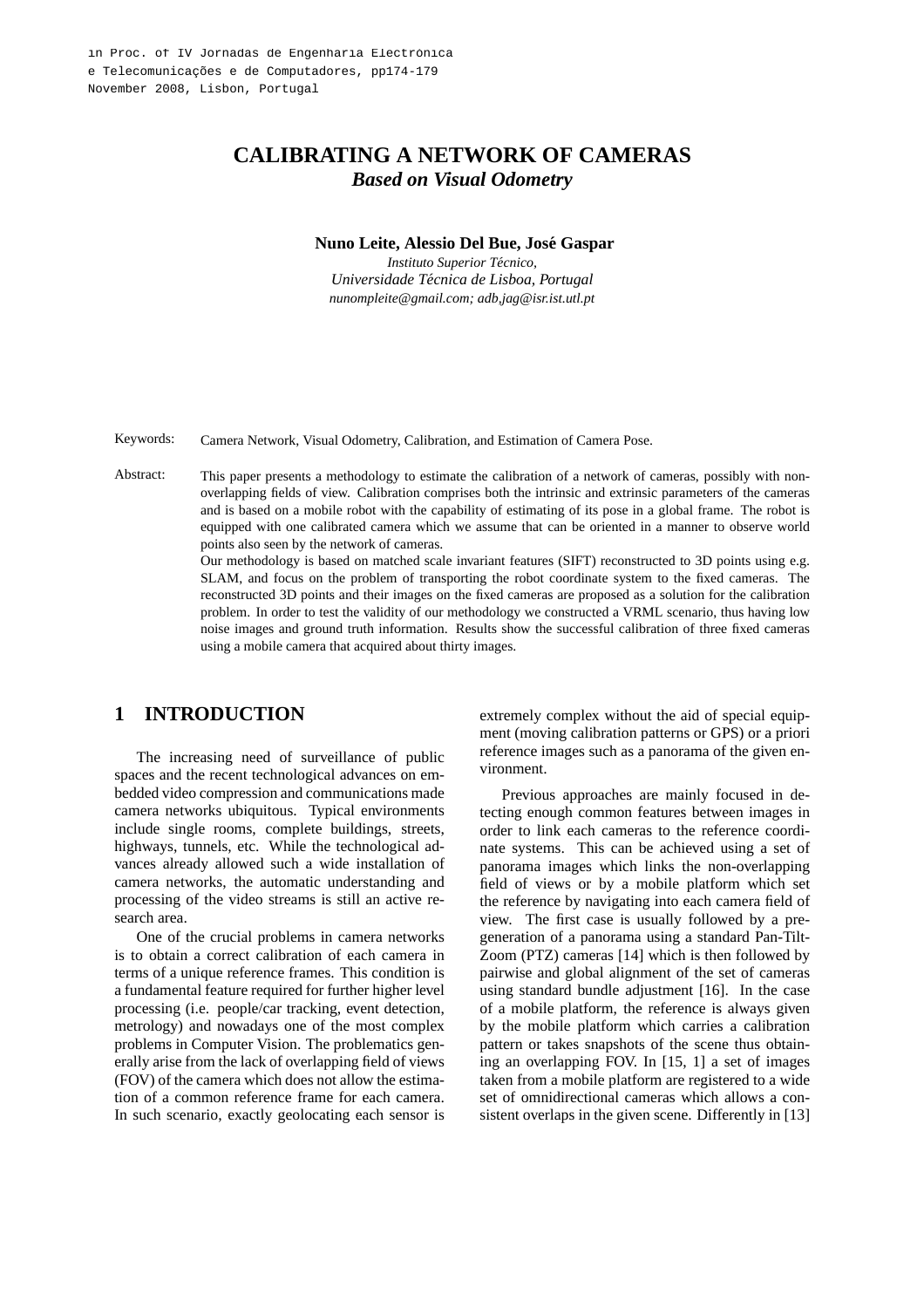a robotic platform carries a pattern represented by a set of markers. Calibration is given by registering the pattern to each view given the reference of the robot. This solution however requires each camera seeing the mobile robot.

In our methodology we use of the robot in a different manner of other works [12, 15, 1, 13]: instead of building large calibration patterns to transport with the robot, and imposing the constraint that the fixed cameras can effectively see the robot, the robot equipped with the camera just has to see scene points also observed by the fixed cameras. This is simpler, considering that the camera on-board can even be a versatile PTZ camera.

In order to calibrate the camera network we follow the approach of reconstructing some points of the scenario. These points are expressed in a global (world) coordinate frame provided by self-localization information assumed to exist in the mobile robot. Given the reconstructed 3D-points of the environment and their images we can calibrate the network of cameras using standard computer vision methodologies [7].

The reconstruction of 3D points comprises two main steps, namely matching image points and computing their locations. We do the matching based on SIFT features, state of the art features well known to provide a very robust matching procedure [10], and the computation of the 3D locations is based on vS-LAM [5, 8].

In order to test the accuracy of the methodology we followed the approach of creating one simulated environment based on VRML. VRML allows creating different types of scenarios, rendered as images with low levels of noise<sup>1</sup>, on which we can test feature detection and matching. The ground truth allows also to evaluate the quality of both the reconstruction of points and camera poses.

### **2 CAMERA NETWORK**

In our work a camera network is defined as a set of static cameras placed arbitrarily in the scenario (see Fig.1). In general we will not assume any kind of overlapping of the fields of view[3]. The main objective is than to estimate the calibration of the cameras, more precisely their intrinsic and extrinsic (localization and orientation) parameters. The extrinsic parameters are to be estimated in a global reference frame.



Figure 1: Camera network formed by three static cameras. The mobile camera transported by the robot is used to calibrate the network.

The *N* cameras of the camera network are assumed to be perspective (pinhole):

$$
network = \{F_i : i = 1 \dots N\}
$$

i.e.  $F_i$  are projection matrices, which we generically denoted as *P* in the following. In more detail, the projection of a 3D world point,  $M = [X \ Y \ Z \ 1]^T$  to an image point,  $m = [\lambda u \lambda v \lambda]^T$ , in a camera, P, is represented as [4]:

$$
m = PM, \quad P = K[R \ t] = [P_{1:3,1:3} \ P_{1:3,4}] \tag{1}
$$

where *P* can be decomposed in the intrinsic parameters matrix *K*, a rotation *R* and a translation *t*, and the subscripts  $P_{a:b,c:d}$  denote selection of lines (*a* to *b*) or columns (*c* to *d*). The intrinsics parameters matrix, *K* is assumed to have an upper triangular form:

$$
K = \left[ \begin{array}{ccc} \alpha_x & s & x_0 \\ 0 & \alpha_y & y_0 \\ 0 & 0 & 1 \end{array} \right] \tag{2}
$$

where  $(\alpha_x, \alpha_y)$  represent scalings from meters to pixel coordinates, *s* is the skew coefficient, and  $(x_0, y_0)^T$ represent the coordinates of the principal point. Finally, the rotation matrix  $R$  is unitary and thus combined with *K* implies that  $||P_{3,1:3}|| = 1$ .

In this work, the calibration methodology of the camera network is based on reconstructed image points. The points to reconstruct are first selected from image points, using e.g. SIFT features [10], which are seen both by the static,  $F_i$  and the mobile,  $C_i$ cameras (see Fig.1). We assume that the mobile camera is calibrated and can be placed (oriented) to see sub-sets of scene points visible by the fixed cameras. The robot itself does not need to be seen by the fixed

<sup>&</sup>lt;sup>1</sup>Mainly quantization noise associated to the rendering methods of VRML browsers.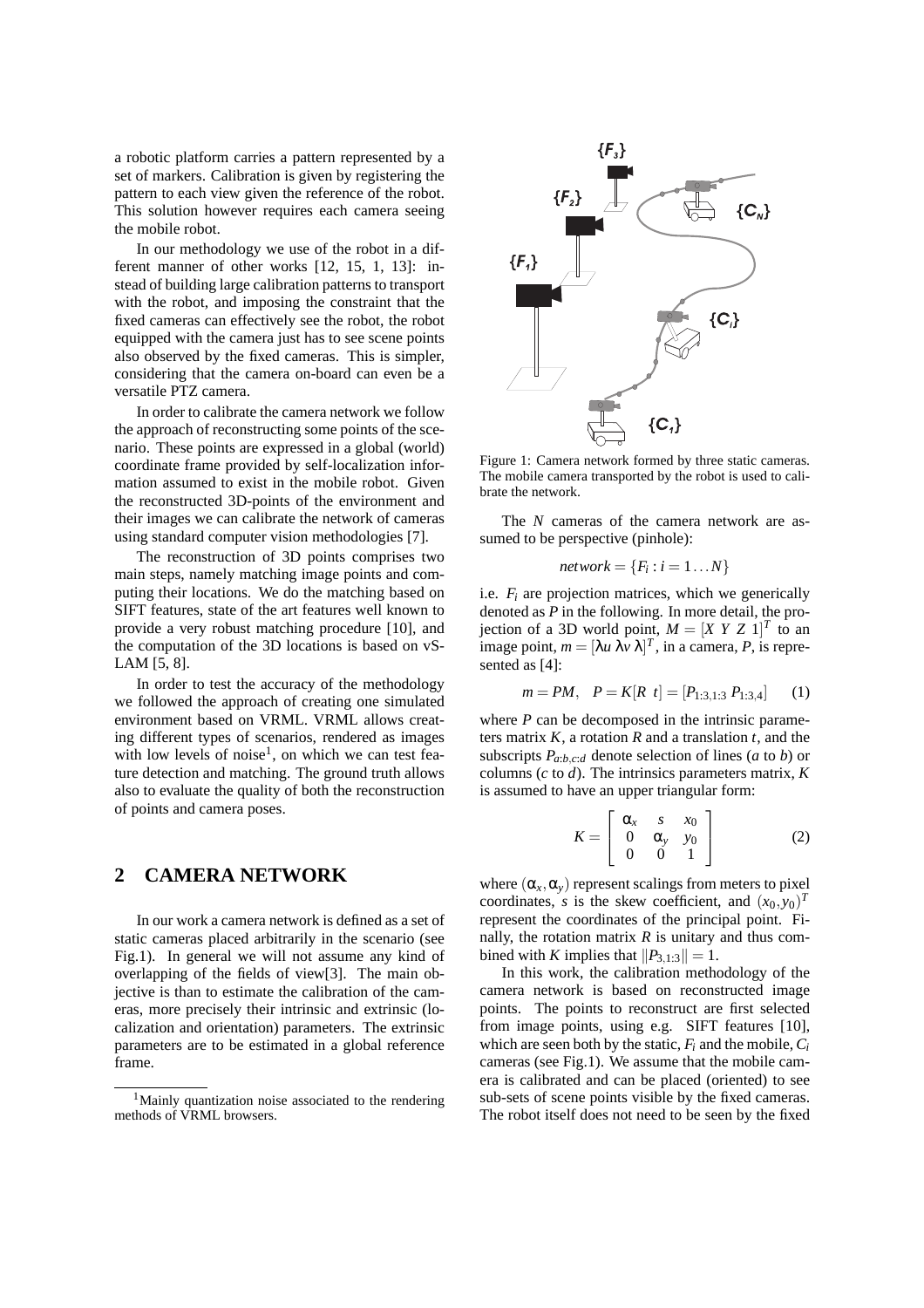cameras. However, we assume that the robot has its own global coordinate system and can estimate its localization while it moves. The localization method of the robot can be based on e.g. odometry, differential GPS, SLAM / vSLAM [5, 8], or any other method. In this work we focus on the aspect of transporting the localization information from the robot to the networked (fixed) cameras.

The calibration methodology comprises in essence two steps: (i) estimation of the projection matrices representing the cameras,  $F_i$  in a global reference frame;(ii) obtaining the intrinsic and extrinsic parameters by factorization. These steps are detailed in Sec.3.

### **3 CAMERA POSE**

In this section we propose a methodology for estimating the pose of a fixed (networked) camera, knowing that the camera and the robot camera have overlapping FOVs. We follow an approach based on conventional camera calibration assuming that we have a good estimation of the scene structure provided by e.g. a vSLAM algorithm.

#### **3.1 Camera Calibration**

In order to estimate the calibration of a fixed camera we use 3D points reconstructed by the camera mounted on the mobile robot. Those 3D points are assumed to be visible, and matched, in both the mobile and the fixed cameras. The 2D images on the fixed cameras and the 3D knowledge of those points allows estimating the camera calibration, or in other words, its projection matrix.

The projection of a 3D world point, *M* to an image point, *m*, described by Eq.1, can be re-written in order to show explicitly a linear relationship with the entries of the projection matrix, *P*. Despite having a system of three equations in Eq.1, the equality up-to a scale factor,  $\lambda$  implies that one equation is dependent on the others. Vectorizing *P* as  $p = [P_{1,1:4} P_{2,1:4} P_{3,1:4}]^T$ , i.e. a twelve entries vector, and removing the scale factor  $\lambda$  from Eq.1, one obtains a system with just two equations:

$$
\begin{bmatrix} M^T & 0^T & -uM^T \\ 0^T & M^T & -vM^T \end{bmatrix} p = \begin{bmatrix} 0 \\ 0 \end{bmatrix}
$$
 (3)

Considering a set of *n* 3D points and the corresponding 2D projections on the image plane, one obtains a  $2n \times 12$  matrix *A* by stacking up the Eq.3 for each correspondence. In order to avoid a trivial solution for *p* in the system  $A \cdot p = 0$ , one can impose that  $||p|| = 1$ . The solution for  $p$  is then the singular vector corresponding to the least singular value of *A*. Since *p* has twelve entries, and knowing that each 3D-2D pair of points gives two equations, than one needs at least six 3D-2D pairs of points.

Finally, in order to impose that  $K_{3,3} = 1$  and that the rotation component in  $P$  is unitary, we set a unit norm to  $P_{3,1:3}$  with:

$$
P \leftarrow P / \|P_{3,1:3}\|.\tag{4}
$$

#### **3.2 Pose Estimation**

Given the projection matrix, *P* representing a general perspective camera, Eq.1, and estimated using the method detailed in the previous section, we want to find explicitly the camera's position, *t* and orientation, *R*. This implies removing the intrinsic parameters information, *K* from *P*.

In other words, we want to decompose the projection matrix in its intrinsic and extrinsic parameters. In [7], there is proposed a direct factorization method of *P* using Givens matrices, however we follow an approach closer to the one in [6] which is based on (i) QR factorization of *P*, (ii) transformation from the QR to the RQ factorization, and (iii) sign correction of *K*.

**QR based on Gram-Schmidt orthonormalization** As noted in [6], many numerical packages provide the RQ factorization. Nevertheless, in case there is a need to write code from scratch, there are several methods to do the QR factorization. Most common methods are based on Householder matrices, Givens matrices or simply on the Gram-Schmidt orthonormalization. In this work we use the Gram-Schmidt process which proposes as the unity matrix just the orthonormal vectors found from the matrix being factorized:

$$
P_{1:3,1:3} = Q \cdot R = \begin{bmatrix} q_1 & q_2 & q_3 \end{bmatrix} \begin{bmatrix} r_{11} & r_{12} & r_{13} \\ 0 & r_{22} & r_{23} \\ 0 & 0 & r_{33} \end{bmatrix}
$$
 (5)

where  $q_i$  denote the orthonormalized vectors of *P*<sub>1:3,1:3</sub>, for instance  $q_1 = P_{1:3,1}/||P_{1:3,1}||$ , and  $r_{i,j}$  are weighting factors found in the orthonormalization process<sup>2</sup> .

**Converting QR to RQ** The QR decomposition factorizes  $P_{1:3,1:3}$  as a unique product of an orthonormal (unity) matrix and an upper-triangular matrix, provided that the upper-triangular has the main diagonal entries all positive. Note that we want the reverse, i.e.

<sup>2</sup>See for example http://www.tomzap.com/notes/ MatricesM340L/Gram-Schmidt.pdf.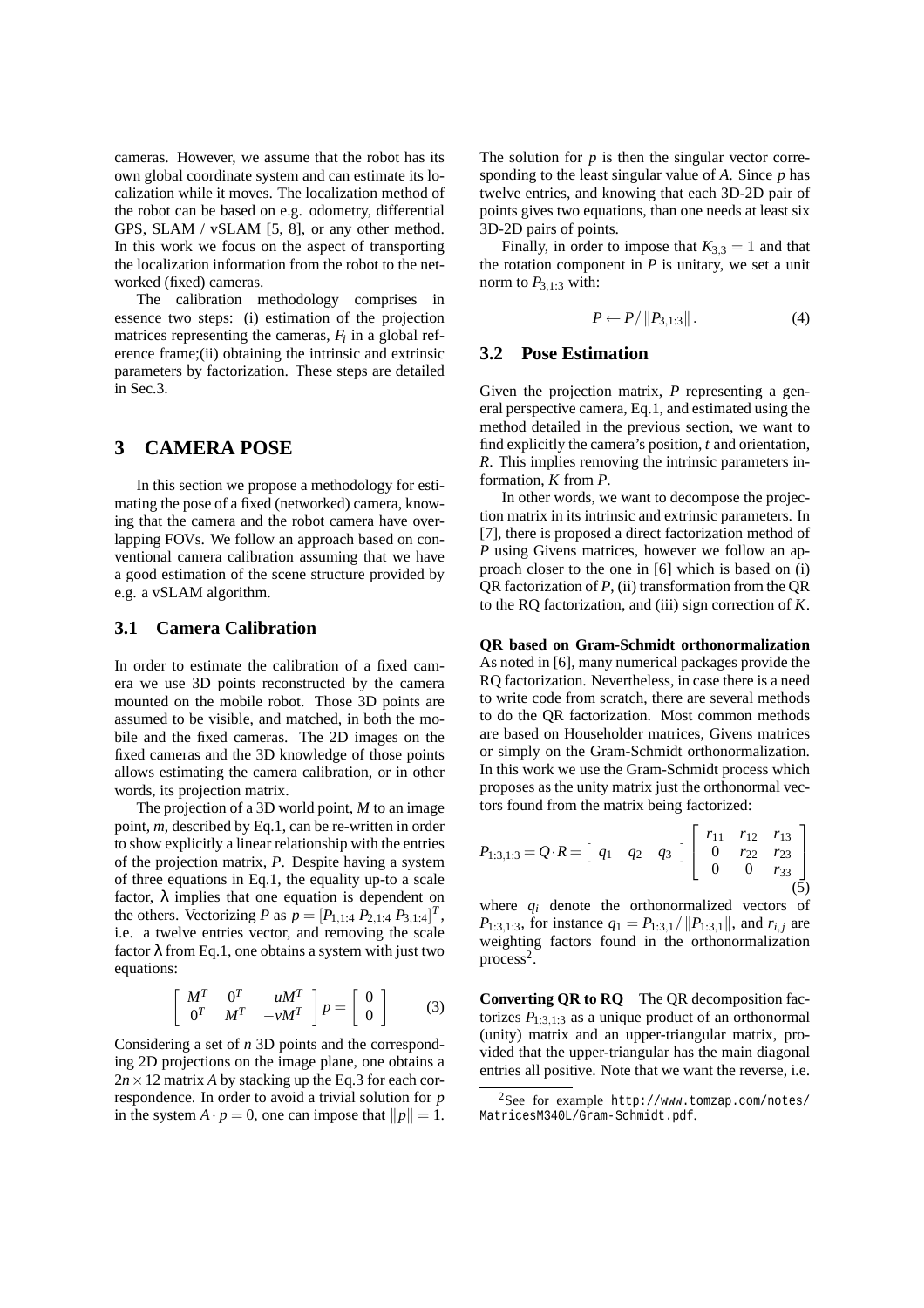an upper-triangular times an orthonormal, as in the projection equation Eq.1. We will see next that the QR factorization can be easily transformed to RQ.

Defining a matrix *S* as:

$$
S = \left[ \begin{array}{rrr} 0 & 0 & 1 \\ 0 & 1 & 0 \\ 1 & 0 & 0 \end{array} \right]
$$

*S* has the property that left (right) multiplying a  $3 \times 3$ matrix swaps its lines (columns). In addition  $S<sup>T</sup>$  = *S* and  $S \cdot S = I$  (i.e.  $S^{-1} = S$ ). Then applying QR factorization to  $P_{1:3,1:3}^T \cdot S$ ,

$$
P_{1:3,1:3}^T \cdot S = Q \cdot U
$$

and doing some algebraic operations starting with a transpose and then using the properties of *S*, one has  $P_{1:3,1:3} = S.U^T.Q^T = S.U^T.S.S.Q^T = (SU^TS)$ .  $(SQ) = K \cdot R$ . Note that this is already a RQ factorization as  $K = S.U^T.S$  comprises the necessary line and column swapping to change the lower-left-triangular  $U<sup>T</sup>$  to upper-triangular, and the  $R = S \cdot Q<sup>T</sup>$  is still unity as the transpose and the operation of *S* do not affect the unity property.

**Correcting the diagonal of** *K* In general the QR and RQ factorizations can leave a sign ambiguity, which is removed by requiring that *K* has positive diagonal entries [7]. Defining a diagonal matrix, *D* having the signs of the main diagonal of *K*,

$$
D = diag\{sign(K_{1,1}), sign(K_{2,2}), sign(K_{3,3})\}
$$

one can correct the signs of *K*, and consequently update all the terms of the factorization with:

$$
K \leftarrow K.D, R \leftarrow D.R, t = K^{-1}.P_{1:3,4}.
$$

The algorithm of decomposing a projection matrix, symplified by using Matlab's QR factorization, is the following:

```
function [K, R, t] = \text{proj}\text{decomp}(P)% RQ from QR factorization
%
S = \{0 \ 0 \ 1; \ 0 \ 1 \ 0; \ 1 \ 0 \ 0 \};[Q,U] = qr(P(1:3,1:3)' * S); K=S*U' * S; R=S*Q';% Correcting signs and computing t
%
D = diag(sign(diag(K)));
K= K * D; R= D * R; t= inv(K) * P(:, 4);
```
### **4 RESULTS**

In order to test our methodology, we built a simulated setup, comprising one mobile camera and three fixed cameras. The mobile camera moves in a way that its FOV has a large overlapping with the FOV of the fixed (networked) camera.

#### **4.1 Simulated Setup**

In this section we describe the VRML world built for our experiments. The VRML world is composed by one room with an exposition of Picasso paintings. The room is 10 meters long, 5 meters wide and 3 meters high. The paintings are located on the walls and spread in the middle of the room. See Fig. 2.



Figure 2: Simulated setup: VRML room with an exposition of Picasso paintings (top; removed ceiling and one wall), and an image acquired inside the room (bottom).

In our calibration methodology we use reconstructed 3D points, obtained in these experiments from a SLAM process using a demonstration toolbox[11]. In order to run the SLAM process, one needs the intrinsic parameters of the mobile camera.

The rendering of VRML depends significantly on the browser. One aspect that usually varies significantly is the size of the browsing window, which implies that the intrinsic parameters of the virtual camera also vary significantly.

In order to overcome this variability, we perform a calibration procedure as usual with a normal camera. More precisely, we place a calibration pattern in the scene and move it in the field of view of the camera. Then we use the Jean-Yves Bouguet's calibration toolbox [2].

The results of the calibration toolbox allow estimating the intrinsics matrix *K* with the structure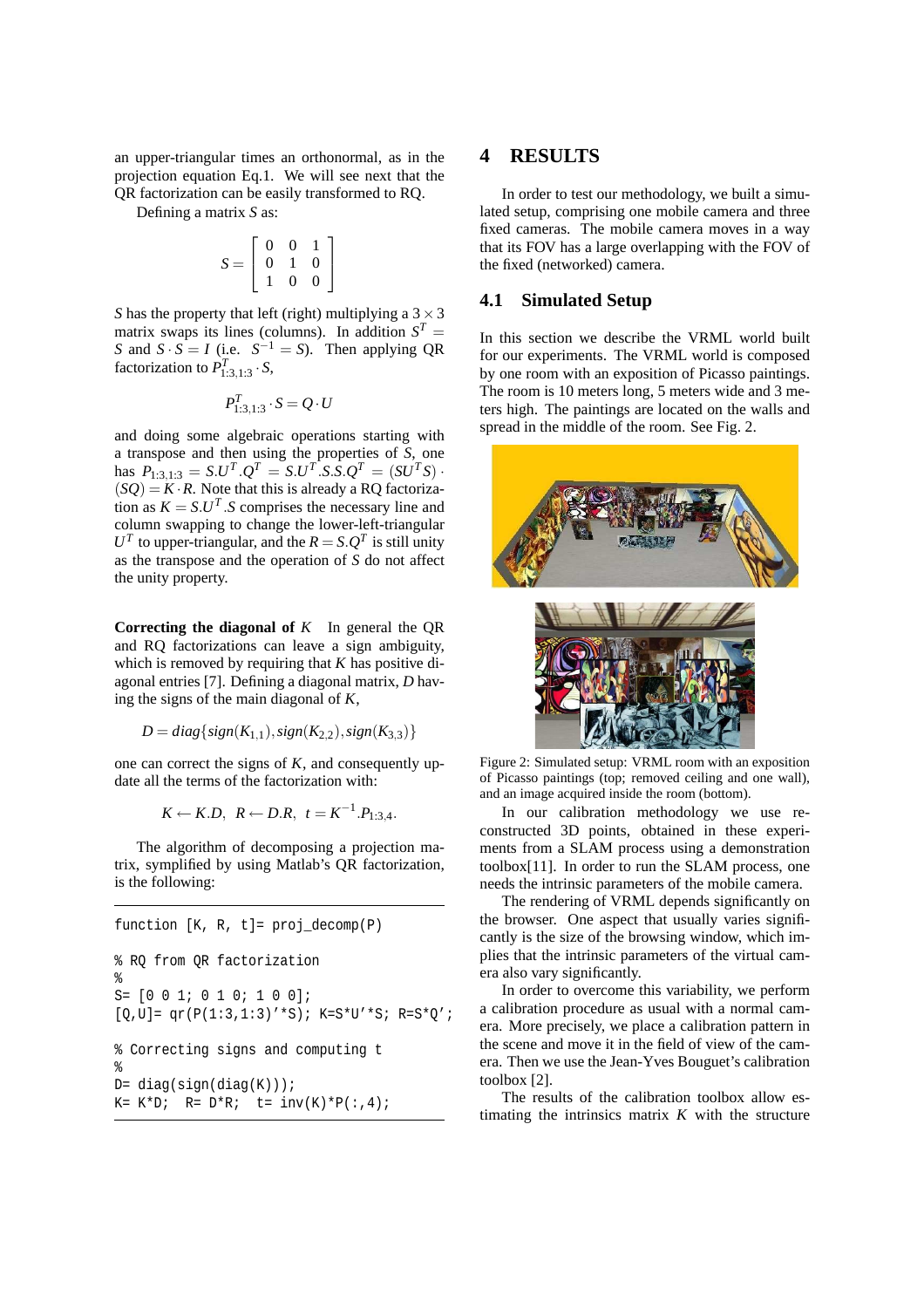shown in Eq.2. The intrinsics matrix allows then to realize euclidean reconstructions of image points matched or tracked in two or more images, and to calibrate the camera network. The following section shows results based on this idea.

### **4.2 Pose estimation**

In this section we describe the estimation of the pose of three fixed cameras, given the images acquired by a (calibrated) mobile camera. The pose estimation is based on the calibration of fixed cameras as described in Sec.3.

The three static cameras are placed in a line 0.1 meters in front to the back wall, 2 meters above the floor. The cameras are separated by 2 meters. The middle camera is exactly in the center of the two most distant walls (i.e. 5 meters to the left and right walls). Fig. 3(a,b,c) shows the images acquired by the static cameras.

The camera on the robot moves on a line parallel to the baseline of the static cameras, 0.5 meters down and 0.4 meters ahead. Its first position is 3.5 meters from the left wall and it moves 3 meters more to the right. It captures one image every 0.1 meters. Fig. 3(d,e,f) shows the first, the second and the last images captured by the mobile camera.

After acquiring the static and the mobile images, we proceeded to detect and match SIFT features among all pairs of images, using the demonstration software [9]. The points identified by the SIFT are represented in the figures by yellow circles in Fig. 3(a,b,c,d,e,f).

Given the positions of the features in the images acquired by the mobile camera, we use the SLAM demonstration software[11] to estimate the 3D-position of the points in the world. The estimated 3D-positions of the points are represented in Fig. 3(g) by the green points. The purple points represent ground-truth data (reconstructed and groundtruth points are connected by blue lines). The ground-truth positions have been estimated by backprojecting the image points toward the known facets composing the VRML world. The alignment of the SLAM reconstruction and the VRML coordinate systems is done using a simple Procrustes procedure.

Finally, the reconstructed 3D points and their images in the fixed cameras are used to calibrate the fixed cameras. Fig. 3(g) shows the estimated positions and the orientations of the mobile camera (red), and of the static cameras (blue). Fig. 3(h) zooms the poses of the cameras. Ground-truth poses of the mobile and the static cameras, were again computed from the VRML, and are represented by cyan-lines (z axis) and black-dots (camera centers). The average error in the estimation position of cameras in each axis is less than 0.05 meters.

### **5 CONCLUSIONS**

In this work we proposed a methodology for calibrating a network of cameras with non overlapping fields of view. The camera network is linked together by a mobile robot equipped with a camera. The accuracy of the estimated structure information of the scene is the key to our calibration procedure. Our experiments show that robot motions parallel to the baselines of the fixed cameras, with lengths on the order of magnitude of those of the baselines, provide good accuracy.

### **6 Acknowledgements**

Research partly funded by the Portuguese FCT Programa Operacional Sociedade de Informação (POSI) in the frame of QCA III, the Portuguese FCT/ISR/IST plurianual funding through the POS Conhecimento Program that includes FEDER funds and the European Project FP6-EU-IST-045062 - URUS.

#### **REFERENCES**

- [1] M. Antone and S. Teller. Scalable extrinsic calibration of omni-directional image networks. In *MIT Computer Graphics Group*.
- [2] J. Bouguet. Demo software: Camera calibration toolbox for matlab. http://www.vision.caltech. edu/bouguetj/calib\_doc/, 2008.
- [3] S. Esquivel, F. Woelk, and R. Koch. Calibration of a multi-camera rig from non-overlapping views. In *Christian-Albrechts-University*.
- [4] O. Faugeras. *Three-Dimensional Computer Vision A Geometric Viewpoint*. MIT Press, 1993.
- [5] L. Goncalves, E. Di Bernardo, D. Benson, M. Svedman, J. Ostrowski, N. Karlsson, and P. Pirjanian. A visual front-end for simultaneous localization and mapping. In *International Conference on Robotics and Automation*, 2005.
- [6] N. Gracias and J. Santos-Victor. Underwater video mosaics as visual navigation maps. *Computer Vision and Image Understanding*, 79(1):66–91, 2000.
- [7] R. I. Hartley and I. Zisserman. Multiple view geometry in computer vision. pages 150–152, 2000.